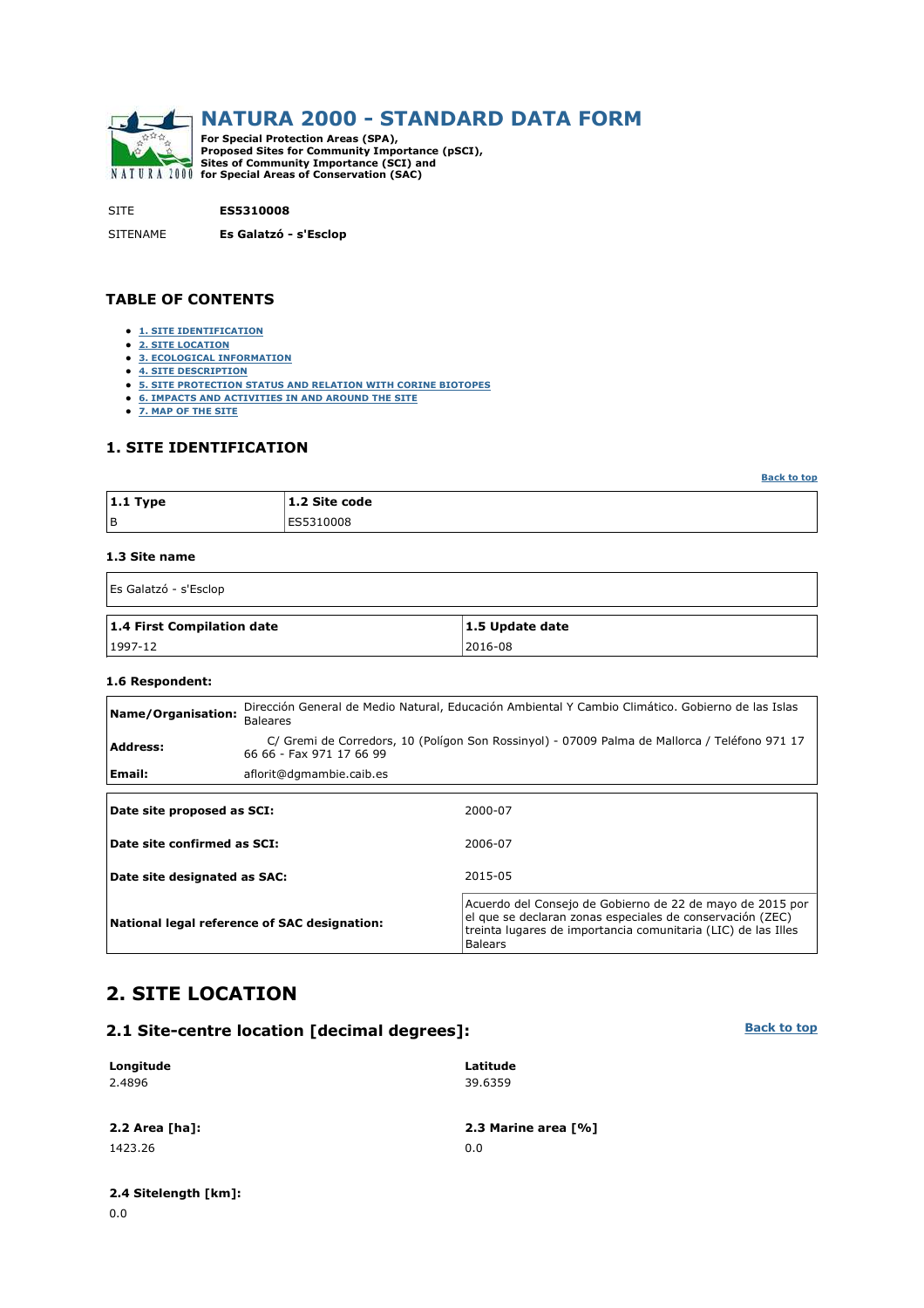### **2.5 Administrative region code and name**

**NUTS level 2 code Region Name ES53** Illes Balears

## **2.6 Biogeographical Region(s)**

Mediterranean (100.0

# **3. ECOLOGICAL INFORMATION**

#### **3.1 Habitat types present on the site and assessment for them**

**Back to top**

| <b>Annex I Habitat types</b>                                                    |  |  |                   |  | <b>Site assessment</b> |                  |                                   |                     |        |
|---------------------------------------------------------------------------------|--|--|-------------------|--|------------------------|------------------|-----------------------------------|---------------------|--------|
| Cave<br><b>Data</b><br><b>PF</b><br><b>NP</b><br>Cover [ha]<br>Code<br>[number] |  |  |                   |  | quality                | A B C D          |                                   |                     |        |
|                                                                                 |  |  |                   |  |                        | Representativity | <b>Relative</b><br><b>Surface</b> | <b>Conservation</b> | Global |
| 4090H                                                                           |  |  | 42.6978           |  |                        | C                | C                                 | A                   | A      |
| 5110 <sub>0</sub>                                                               |  |  | 14.2326           |  |                        | C                | C                                 | A                   | A      |
| 5330H                                                                           |  |  | 526.6062000000001 |  |                        | B                | C                                 | A                   | A      |
| 6220H                                                                           |  |  | 28,4652           |  |                        | C                | C                                 | A                   | A      |
| 8210 <sub>0</sub>                                                               |  |  | 14.2326           |  |                        | B                | C                                 | A                   | A      |
| 8220 $\textbf{H}$                                                               |  |  | 14.2326           |  |                        | B                | C                                 | A                   | A      |
| 9320 <sub>0</sub>                                                               |  |  | 53.941554         |  |                        | B                | C                                 | A                   | A      |
| 9340H                                                                           |  |  | 612.0018          |  |                        | B                | C                                 | Α                   | A      |

**PF: for the habitat types that can have a non-priority as well as a priority form (6210, 7130, 9430) enter "X" in the column PF to indicate the priority form.** 

**NP: in case that a habitat type no longer exists in the site enter: x (optional) Cover: decimal values can be entered** 

**Caves: for habitat types 8310, 8330 (caves) enter the number of caves if estimated surface is not available.** 

**Data quality: G = 'Good' (e.g. based on surveys); M = 'Moderate' (e.g. based on partial data with some extrapolation); P = 'Poor' (e.g. rough estimation)** 

### **3.2 Species referred to in Article 4 of Directive 2009/147/EC and listed in Annex II of Directive 92/43/EEC and site evaluation for them**

| <b>Species</b> |      |                                  |   | <b>Population in the site</b> |   |              |     | Site assessment |         |   |      |           |       |           |                 |         |       |  |  |
|----------------|------|----------------------------------|---|-------------------------------|---|--------------|-----|-----------------|---------|---|------|-----------|-------|-----------|-----------------|---------|-------|--|--|
| Group          | Code | <b>Scientific</b><br><b>Name</b> | S | <b>NP</b>                     |   |              |     |                 |         |   |      | Type Size |       | Unit Cat. | Data<br>quality | A B C D | A B C |  |  |
|                |      |                                  |   |                               |   | Min          | Max |                 | C R V P |   | Pop. | Cons.     | Isol. | Glob.     |                 |         |       |  |  |
| B              | A255 | <b>Anthus</b><br>campestris      |   |                               |   |              |     |                 | P       |   | D    |           |       |           |                 |         |       |  |  |
|                | 1088 | <b>Cerambyx cerdo</b>            |   |                               | р |              |     |                 | C       |   | D    |           |       |           |                 |         |       |  |  |
| B              | A103 | <b>Falco peregrinus</b>          |   |                               | р | $\mathbf{1}$ | 5   | р               |         | G | C    | B         | C     | C         |                 |         |       |  |  |
| B              | A092 | <b>Hieraaetus</b><br>pennatus    |   |                               | р | 1            | 5   | р               |         | G | C    | B         | C     | C         |                 |         |       |  |  |
| M              | 1324 | <b>Myotis myotis</b>             |   |                               | p |              |     |                 | P       |   | D    |           |       |           |                 |         |       |  |  |
| P              | 1483 | <b>Paeonia</b><br>cambessedesii  |   |                               | р |              |     |                 | R       |   | C    | A         | C     | A         |                 |         |       |  |  |

**Group: A = Amphibians, B = Birds, F = Fish, I = Invertebrates, M = Mammals, P = Plants, R = Reptiles** 

**S: in case that the data on species are sensitive and therefore have to be blocked for any public access enter: yes**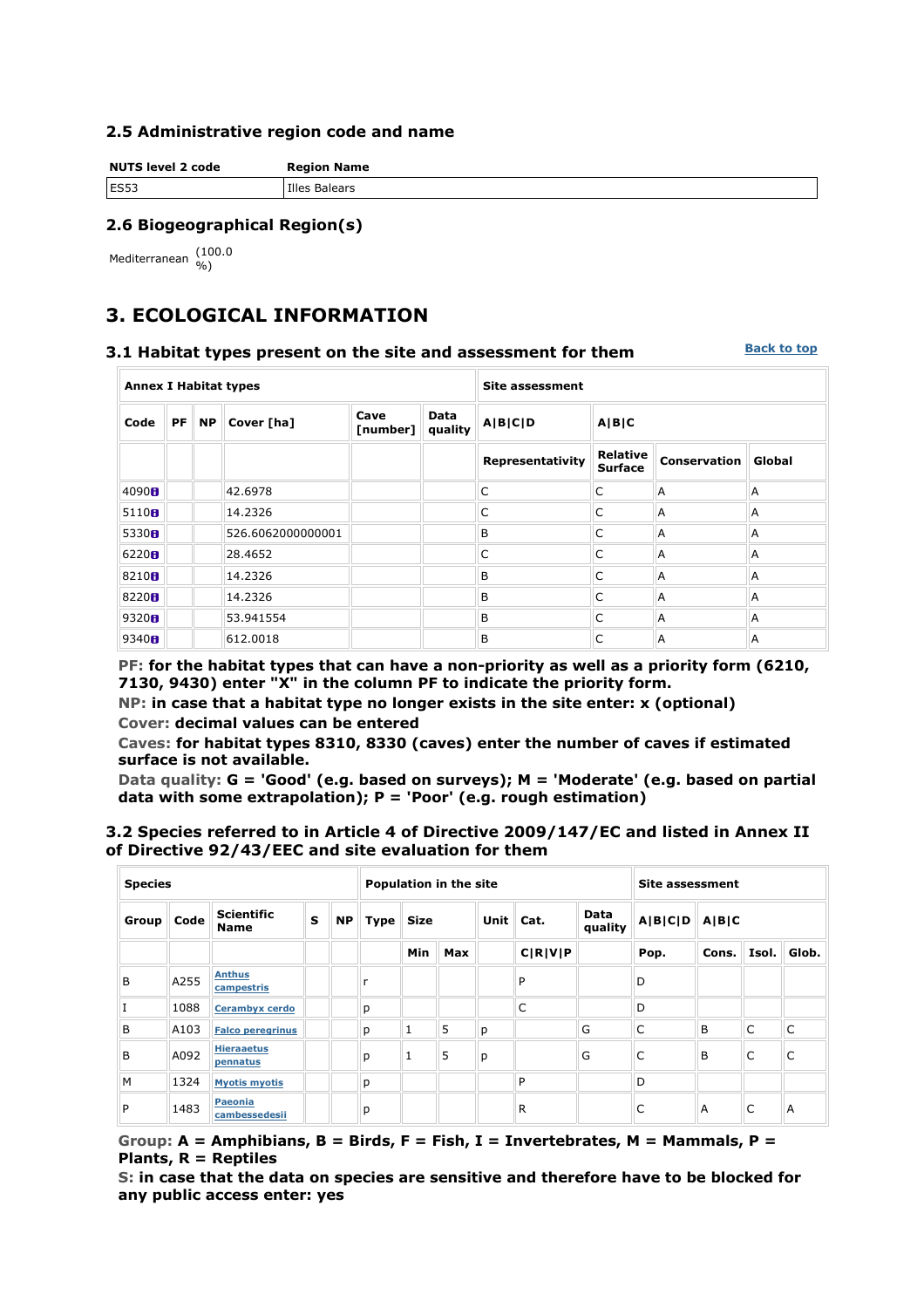**NP: in case that a species is no longer present in the site enter: x (optional) Type: p = permanent, r = reproducing, c = concentration, w = wintering (for plant and non-migratory species use permanent)** 

**Unit: i = individuals, p = pairs or other units according to the Standard list of population units and codes in accordance with Article 12 and 17 reporting (see reference portal)** 

**Abundance categories (Cat.): C = common, R = rare, V = very rare, P = present - to fill if data are deficient (DD) or in addition to population size information** 

**Data quality: G = 'Good' (e.g. based on surveys); M = 'Moderate' (e.g. based on partial data with some extrapolation); P = 'Poor' (e.g. rough estimation); VP = 'Very poor' (use this category only, if not even a rough estimation of the population size can be made, in this case the fields for population size can remain empty, but the field** 

**"Abundance categories" has to be filled in)** 

# **4. SITE DESCRIPTION**

## **4.1 General site character**

**Back to top**

| <b>Habitat class</b>       | % Cover |
|----------------------------|---------|
| N08                        | 28.0    |
| N15                        | 20.0    |
| $\sqrt{N18}$               | 40.0    |
| N05                        | 1.0     |
| N22                        | 4.0     |
| N09                        | 7.0     |
| <b>Total Habitat Cover</b> | 100     |

### **Other Site Characteristics**

**Área montañosa que incluye la zonas de mayor altura del tercio S de la Sierra de Tramuntana de Mallorca, El Galatzó, s?Esclop y la Mola de Planici, formados por varios cabalgamientos de materiales calcáreos y dolomíticos del Secundario. Es, por tanto una zona muy abrupta que presenta acantilados importantes.**

## **4.2 Quality and importance**

**La zona incluye un gran extensión dominada por Ampelodesma mauritanica, hábitat prioritario del Anexo I de la Directiva 92/43/CEE. En los acantilados nidifican el Halcón peregrino y el Águila calzada.**

## **4.4 Ownership (optional)**

| Type           |                       | $\lceil$ %] |
|----------------|-----------------------|-------------|
|                | National/Federal      |             |
|                |                       |             |
|                | Public State/Province | 0           |
|                | Any Public            | 50          |
|                | Joint or Co-Ownership | 0           |
| Private        |                       | 50          |
| <b>Unknown</b> |                       | 0           |
| lsum           |                       | 100         |

# **5. SITE PROTECTION STATUS (optional)**

| 5.1 Designation types at national and regional level: | <b>Back to top</b> |
|-------------------------------------------------------|--------------------|
|                                                       |                    |

| Code             | Cover [%] |  |
|------------------|-----------|--|
| FS <sub>17</sub> | 100.0     |  |

**Code Cover [%] Code Cover [%] Code Cover [%]**

# **5.2 Relation of the described site with other sites:**

**designated at national or regional level:**